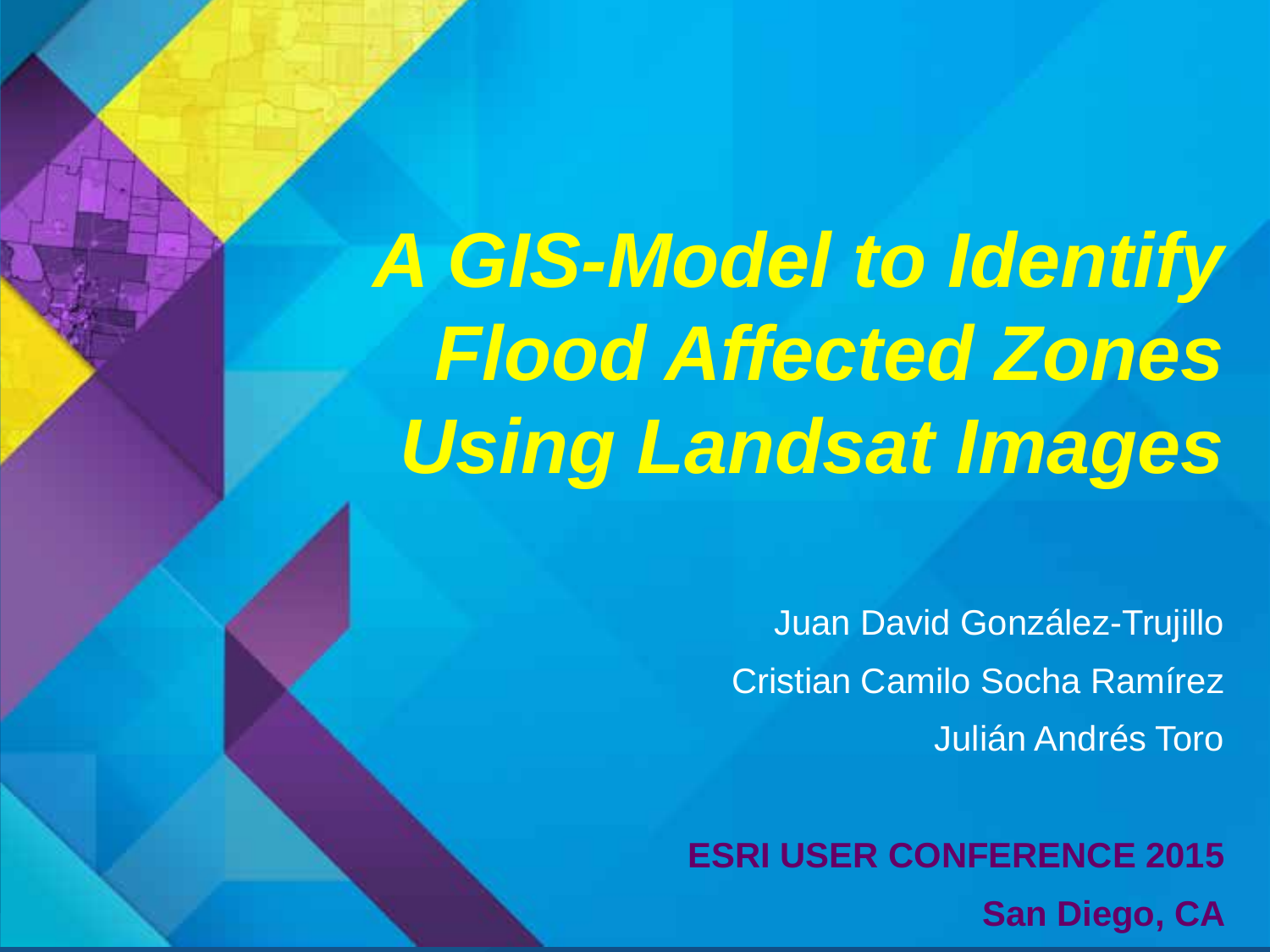## **Outline**

**General Overview Model Description Results Advantages Limitations Other Applications Your Questions**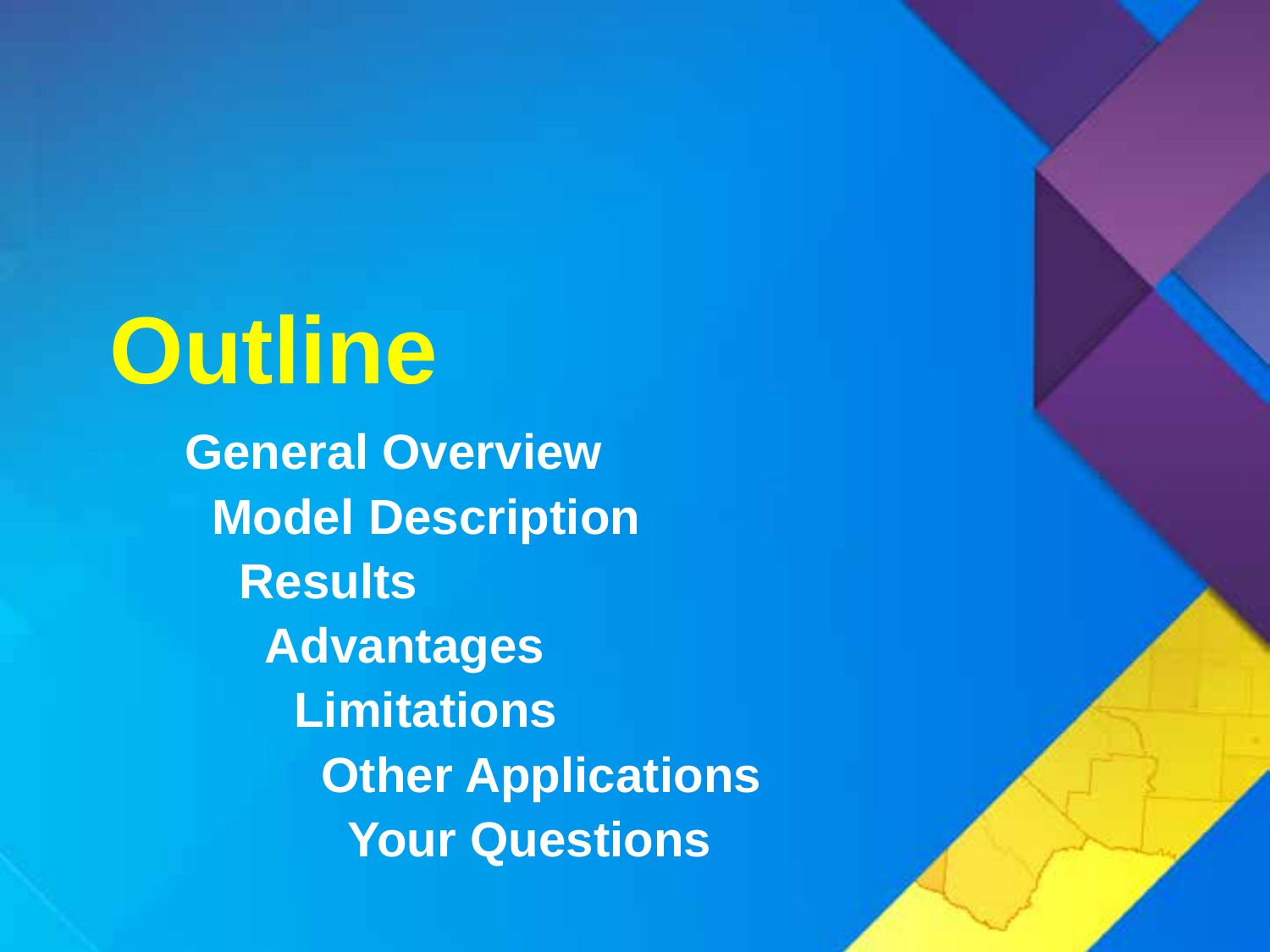#### **River Dynamics**



**Not considering flood history in rural and urban planning could cause serious problems.**

#### **Lateral + Temporal Dimension = FLOOD**

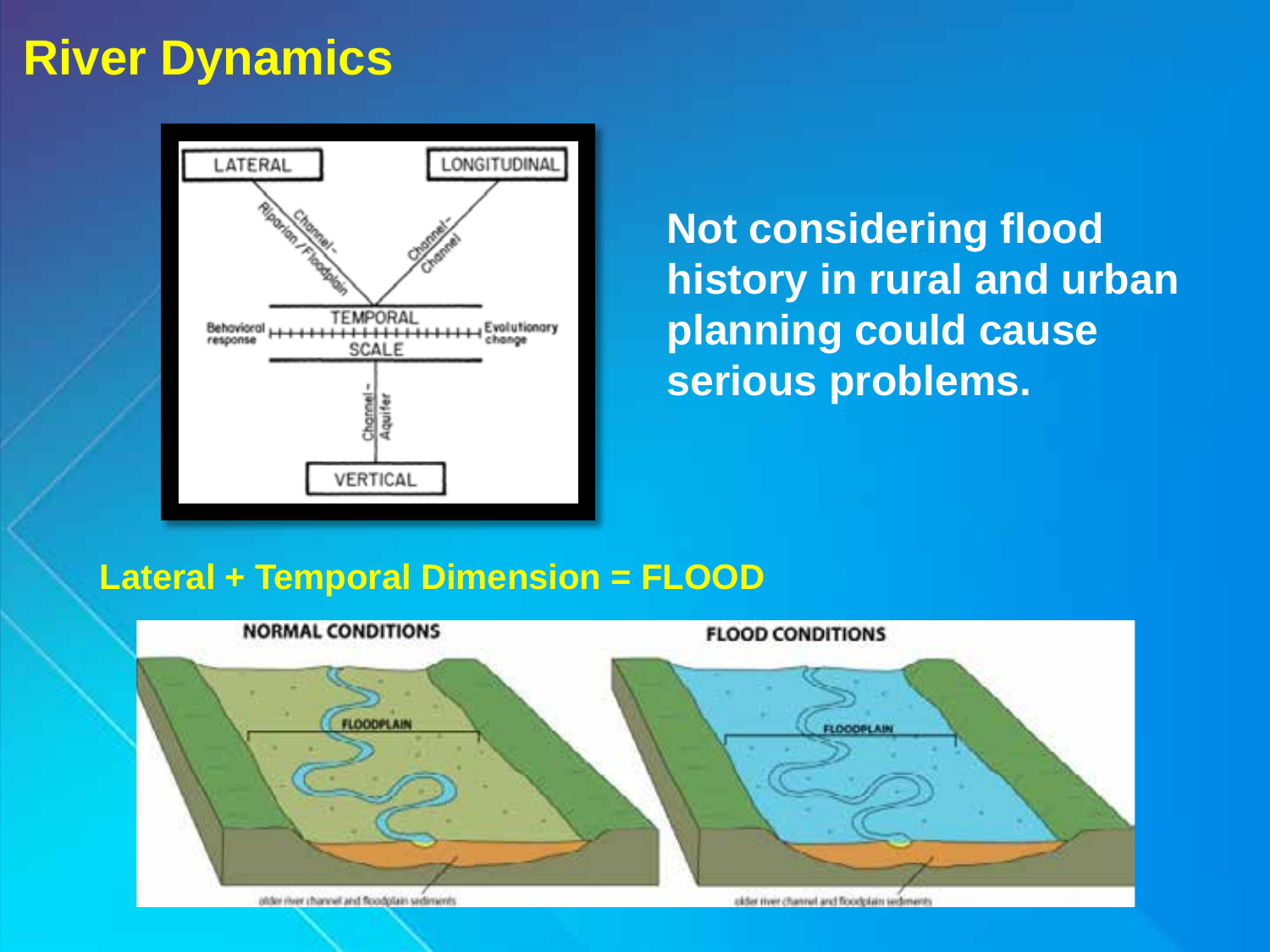#### **GENERAL OVERVIEW Colombia is one of the richest**



## **countries in terms of water resources.**

- **About 1,900 swamps and wetlands covering more than 7,800 km2.**
- **Thousands of rivers drain into five basins:**
	- **Caribbean**
	- **Pacific**
	- **Orinoco**
	- **Amazonian**
	- **Catacumbo**

#### **Lack of knowledge of river dynamics and management.**

- **Less than 15% of river data has been published.**
- **Of this, less than 1% contains longterm data.**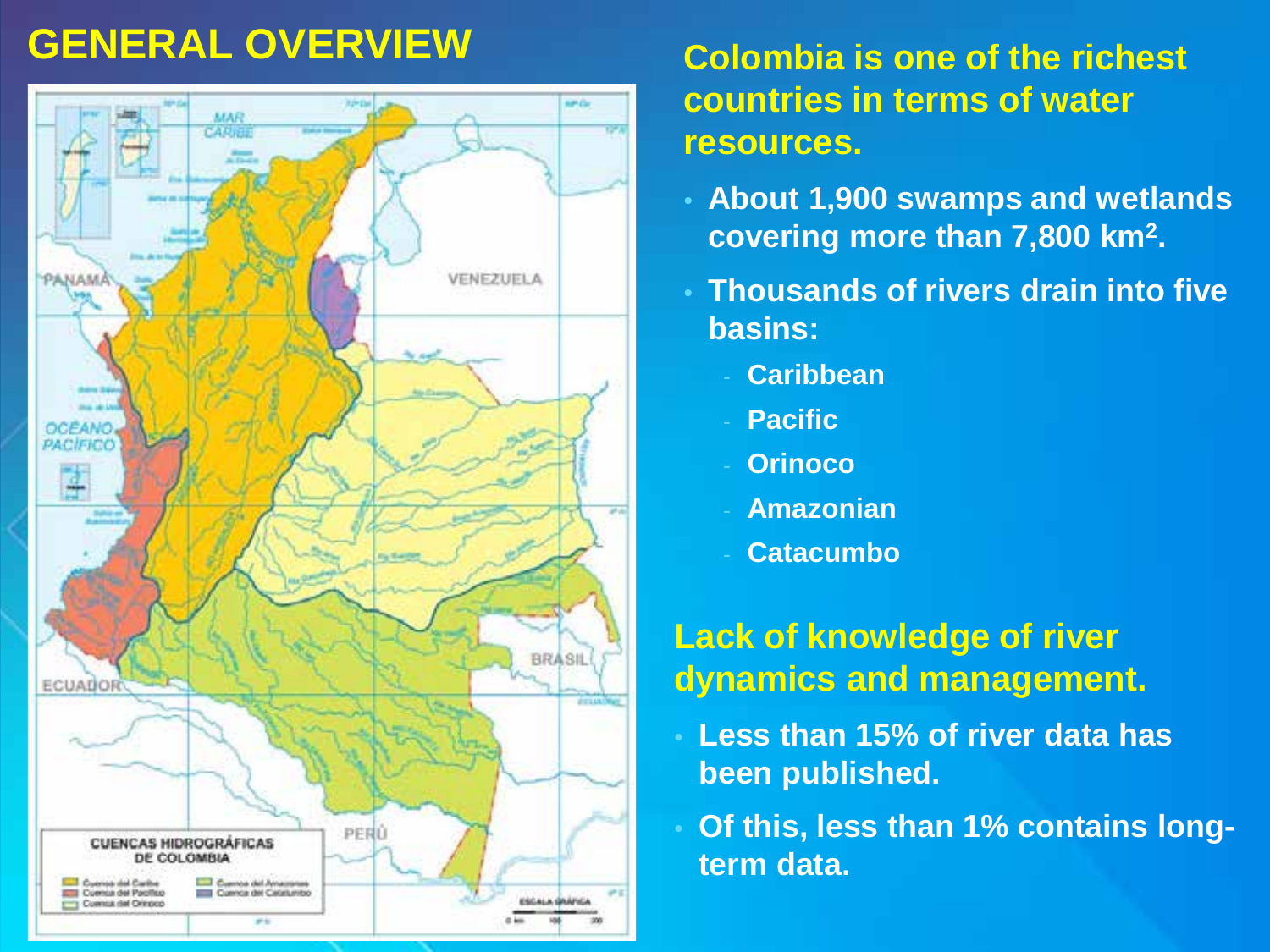**What was the motive to develop a GIS model to assess the flood risk in Colombia?**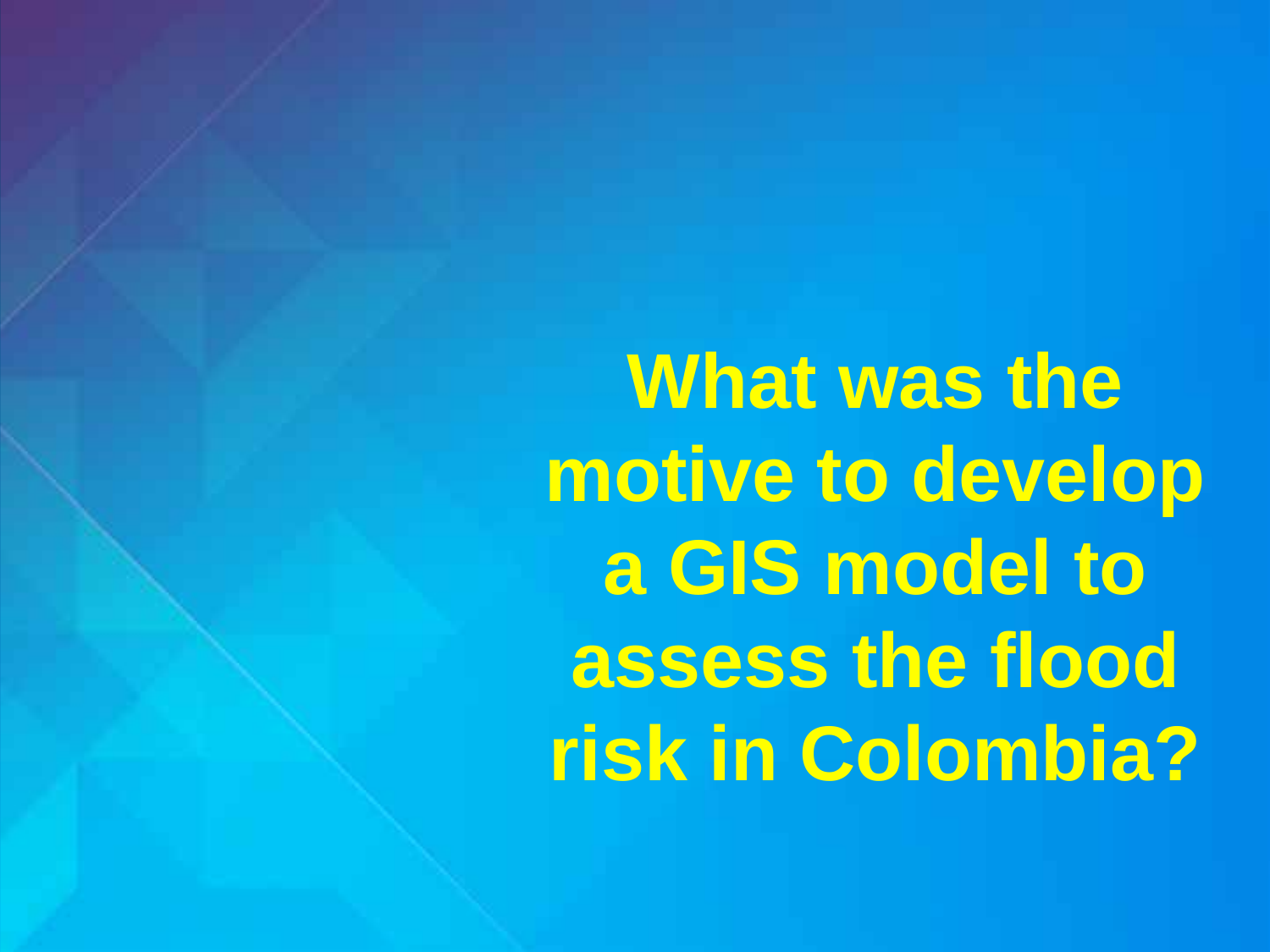**What was the motive to develop a GIS model to assess the flood risk in Colombia?**

**Colombia Lacks 4 Things:**

**Knowledge of Flood History**

**Good Urban Planning**

**High-Resolution Satelite Images**

**Public Data and Published Info**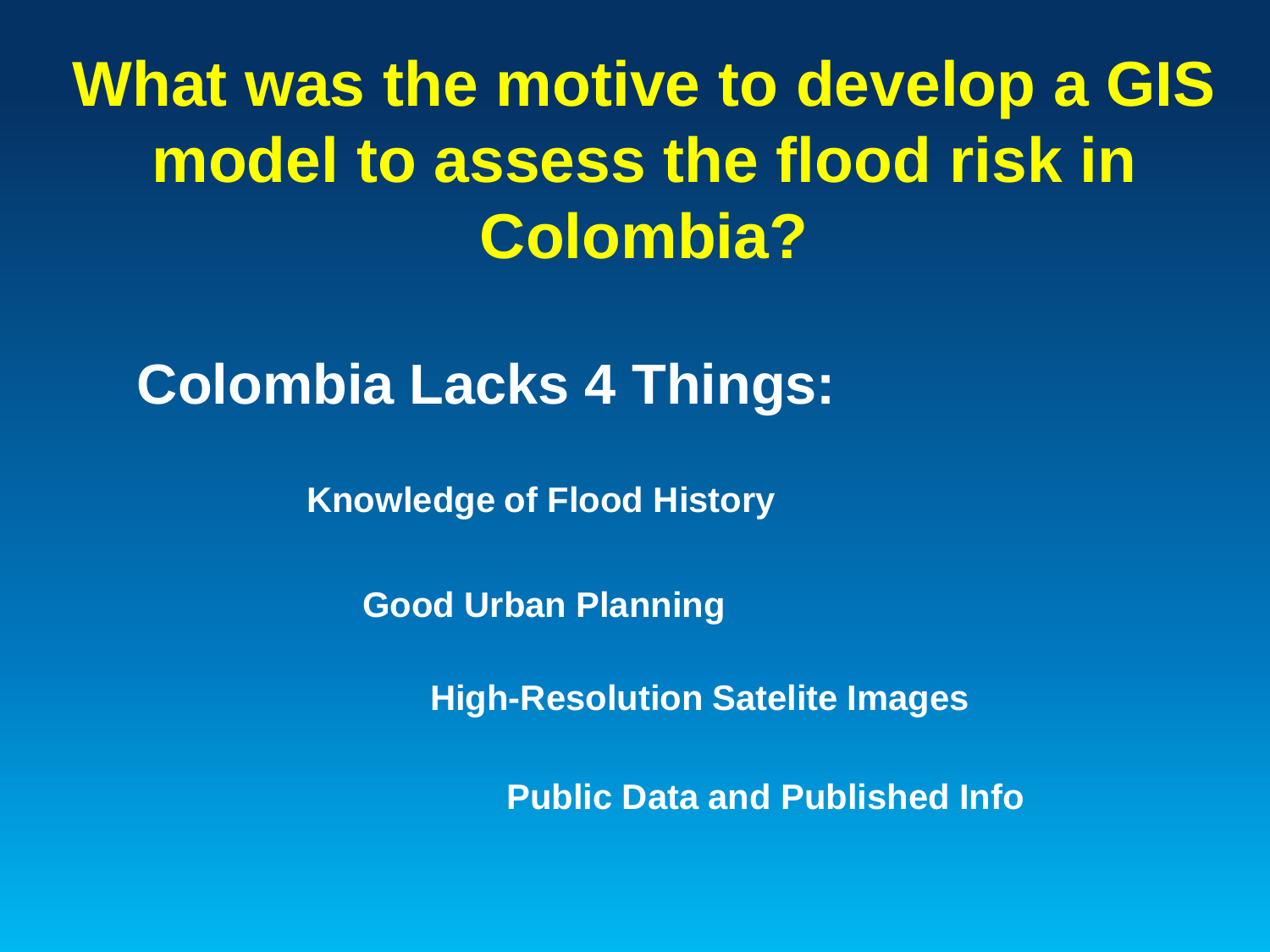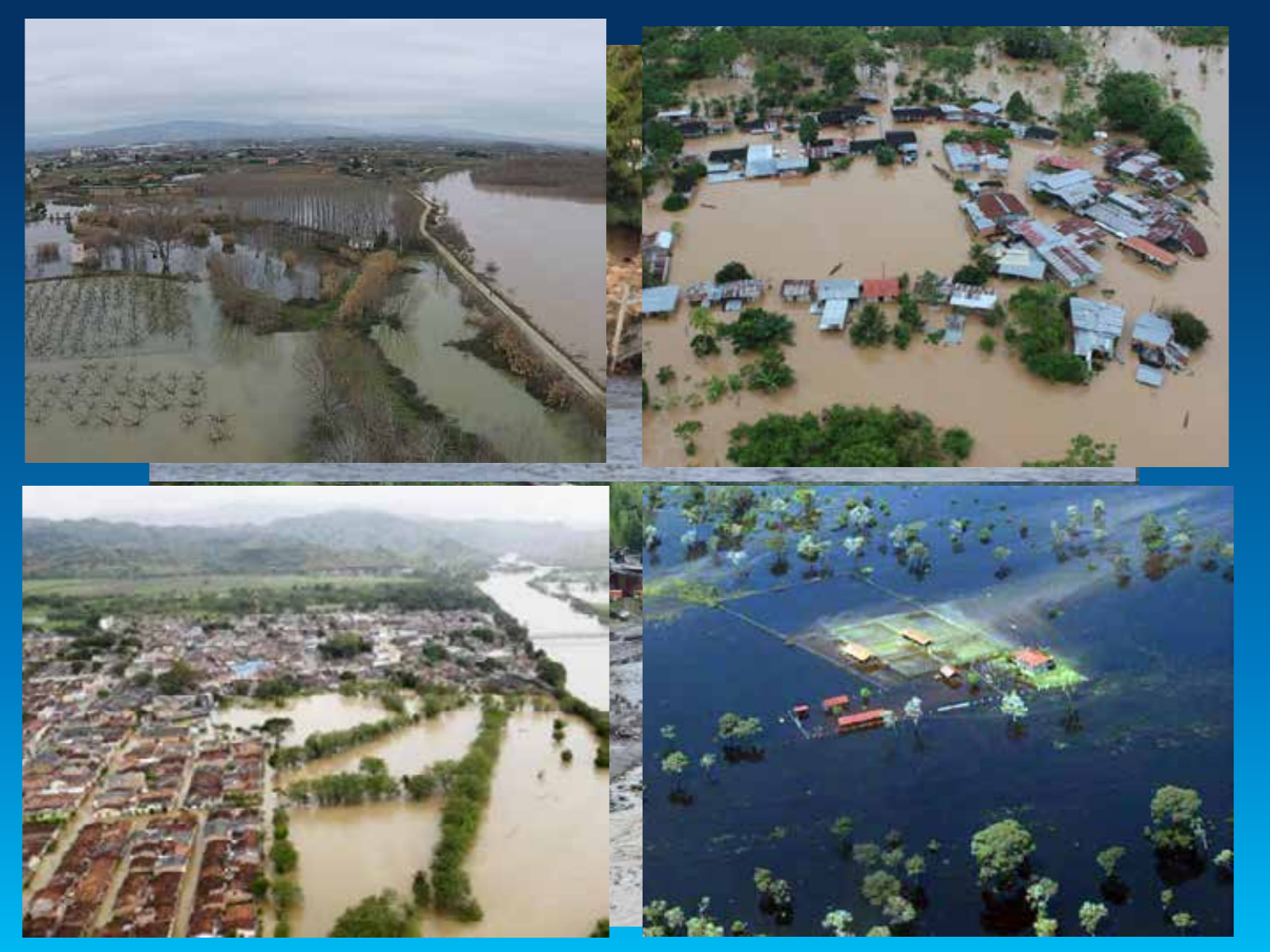

#### **IT WAS NECESSARY TO DEVELOP A MODEL WITH 5 REQUIREMENTS:**

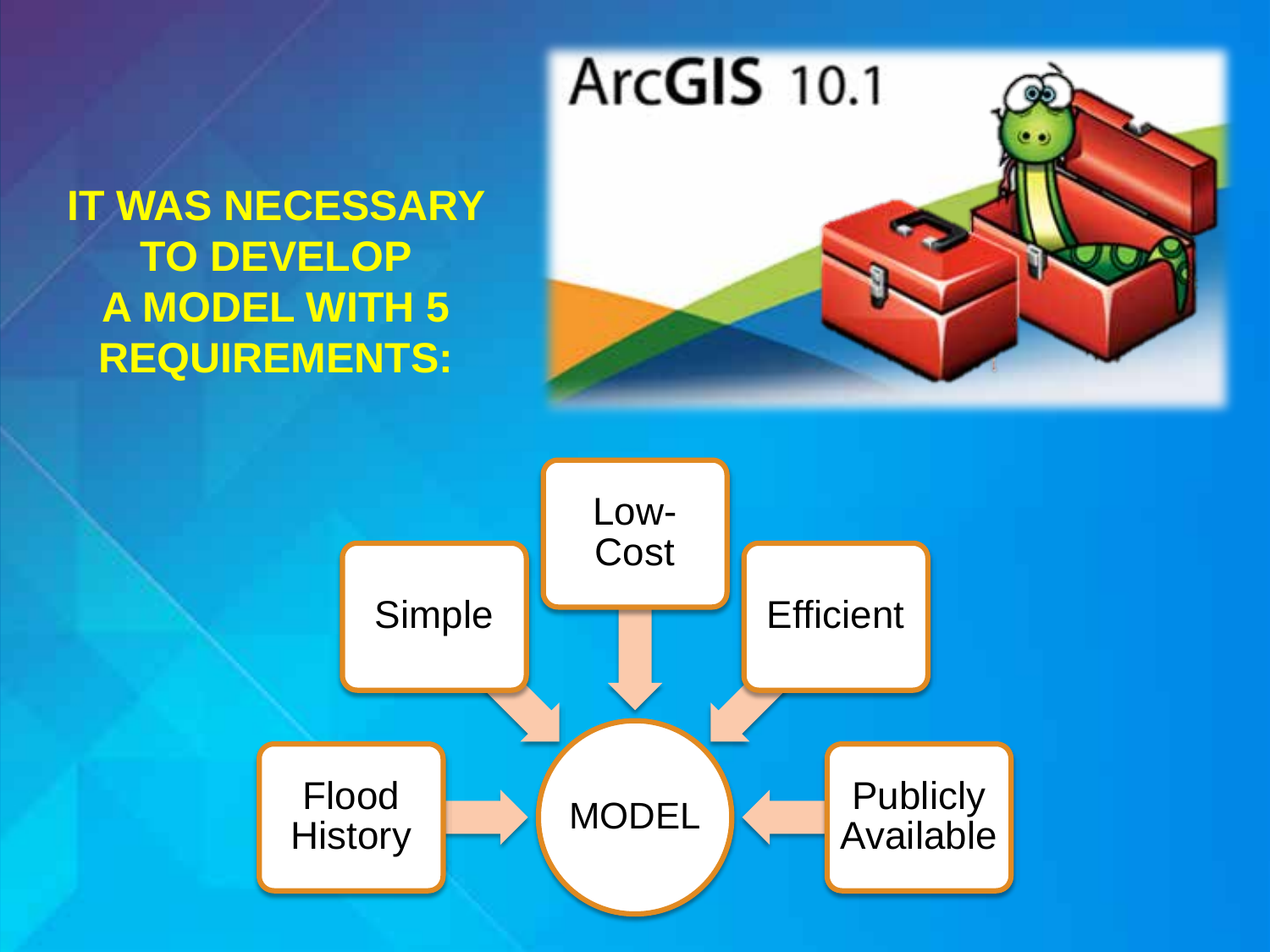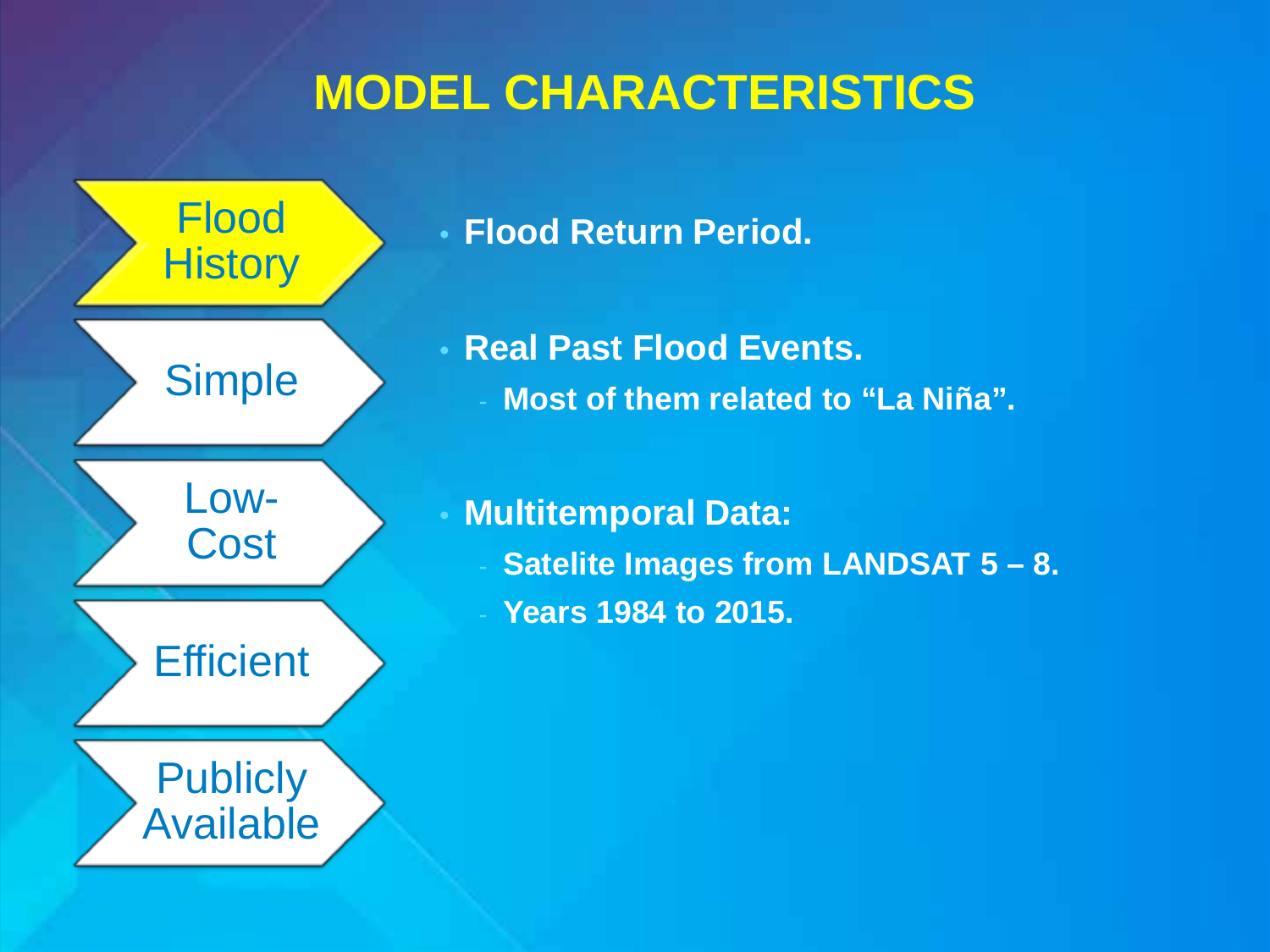

*Band 5 has proven to be very useful in water bodies delimitation (Frazier & Page, 2000)*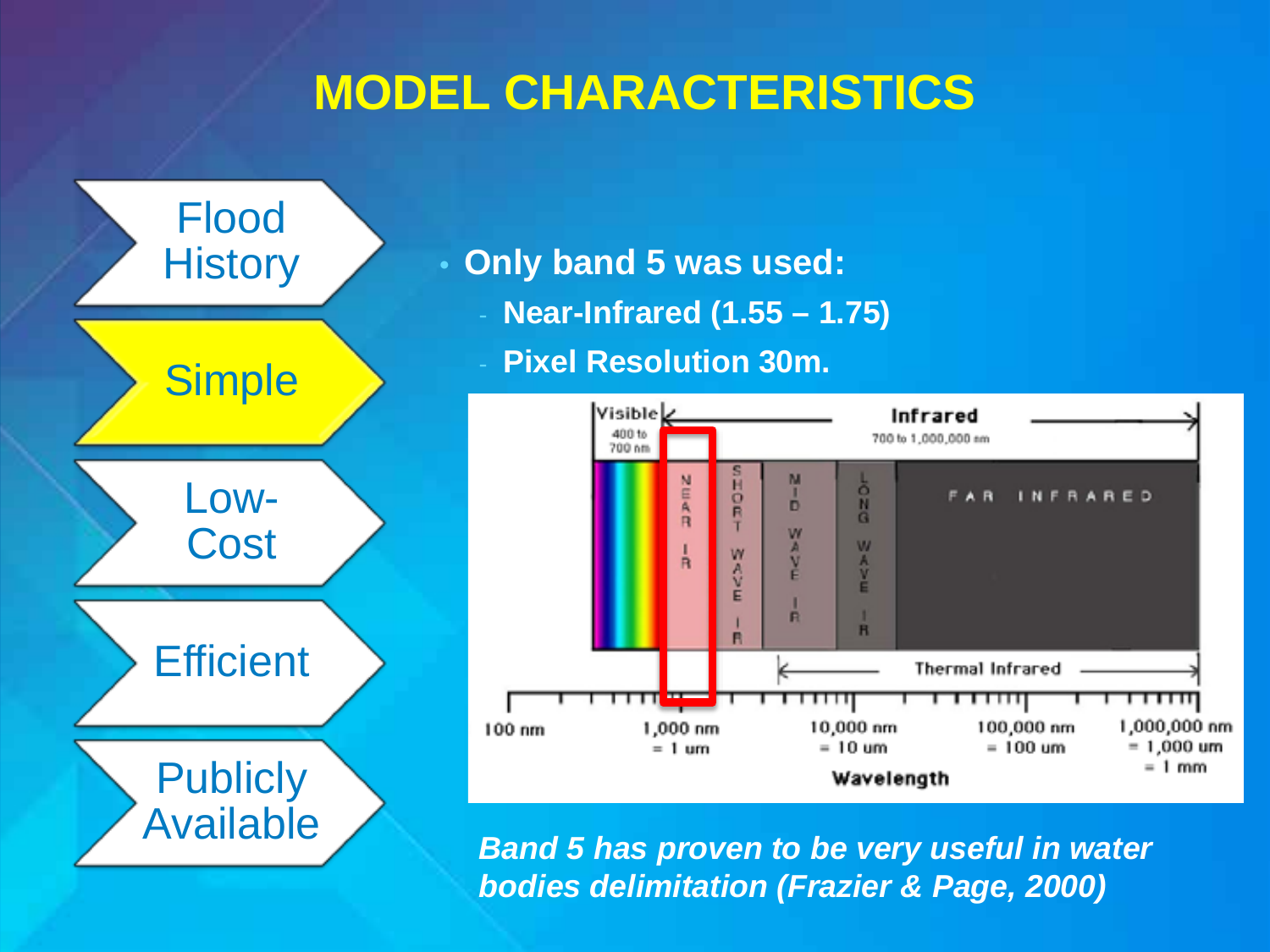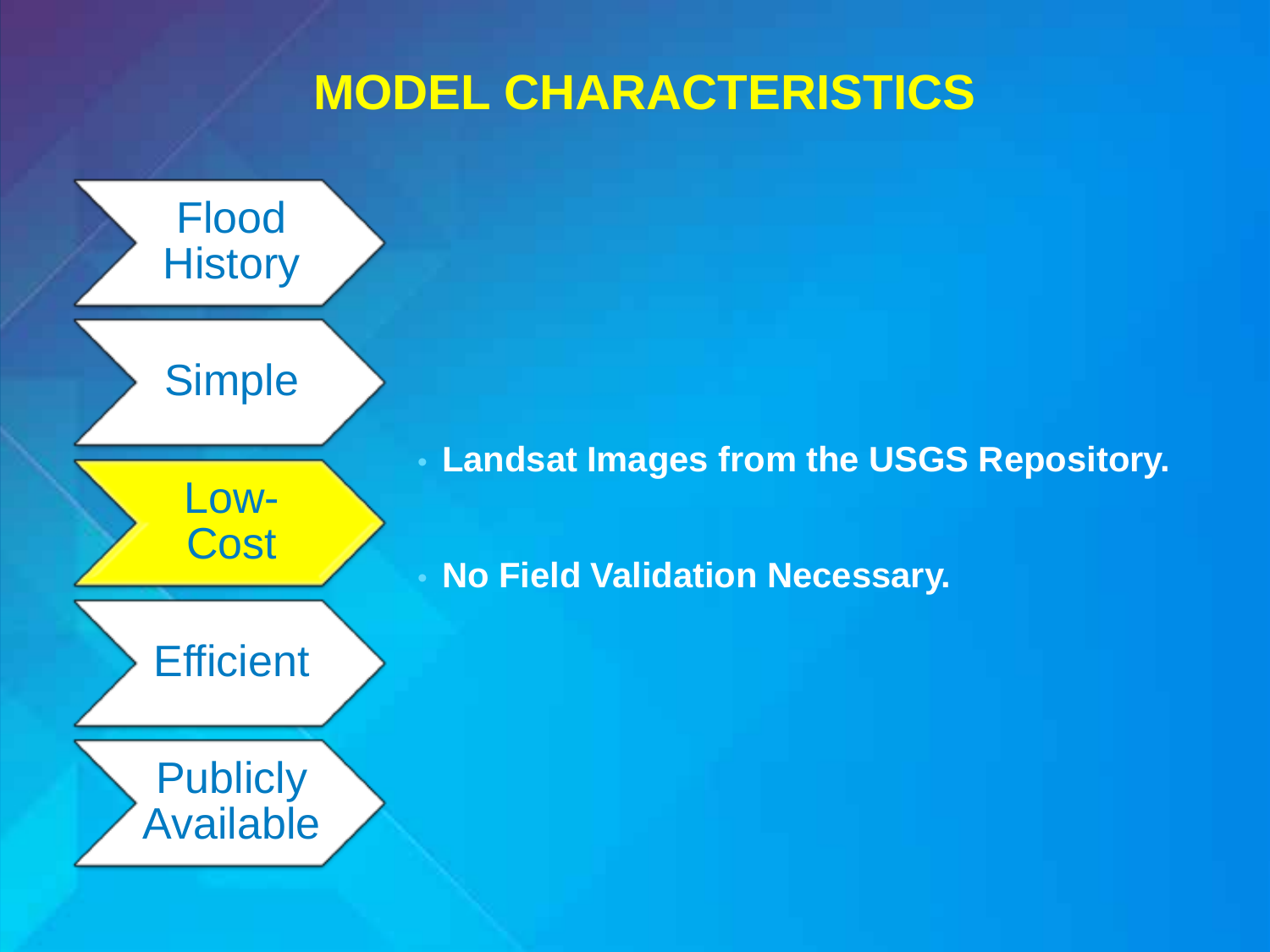

• **Only Asks for Repository or Folder where the Images are Located.** 

• **Doesn't need any Parameter Specification.**

• **Runs in less than 10 minutes (Depending of the number of images)**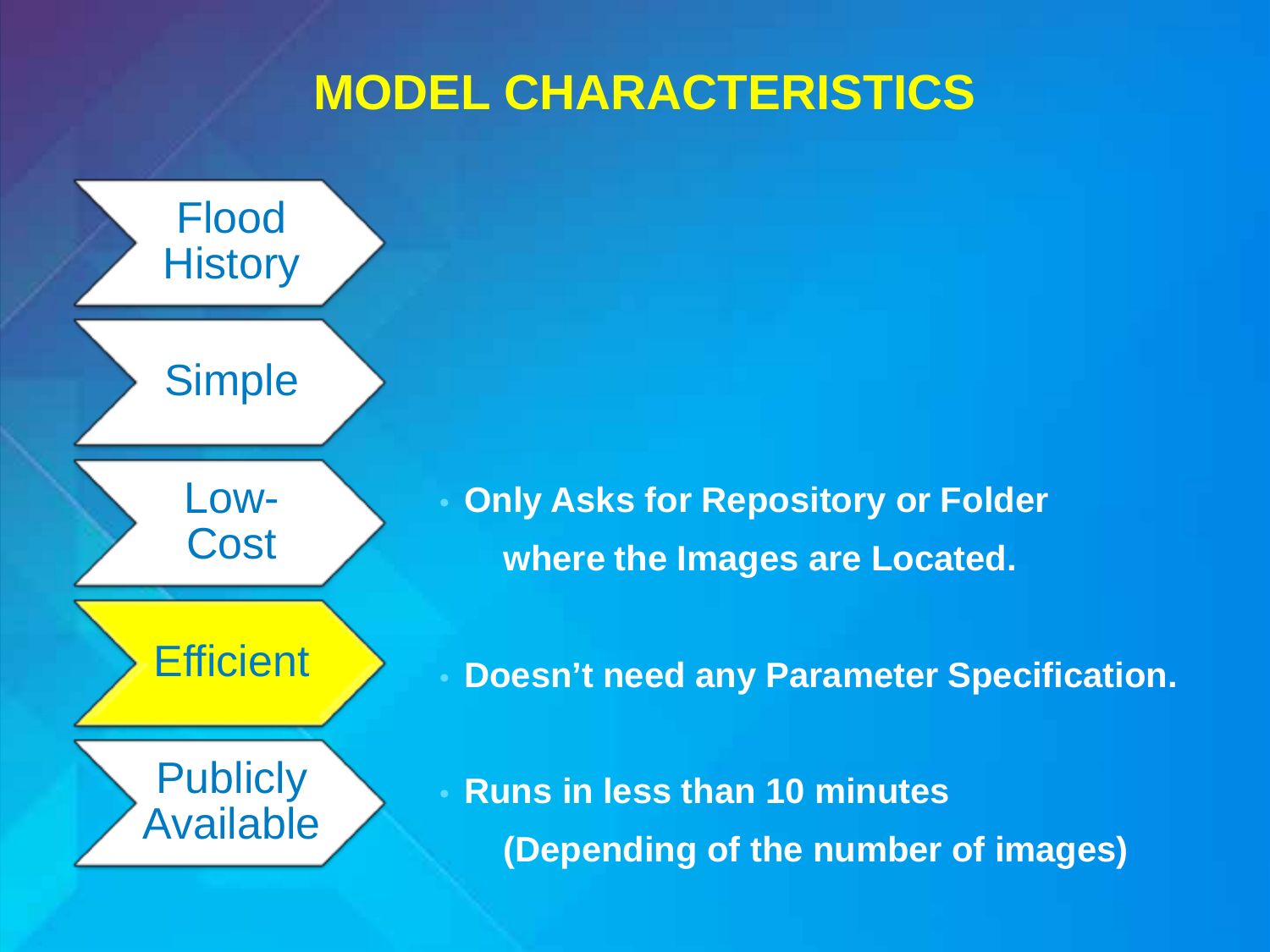

• **After some adjustments, the model will be uploaded onto the Web.** 

• **Every person with ArcGIS can download the model and use it.**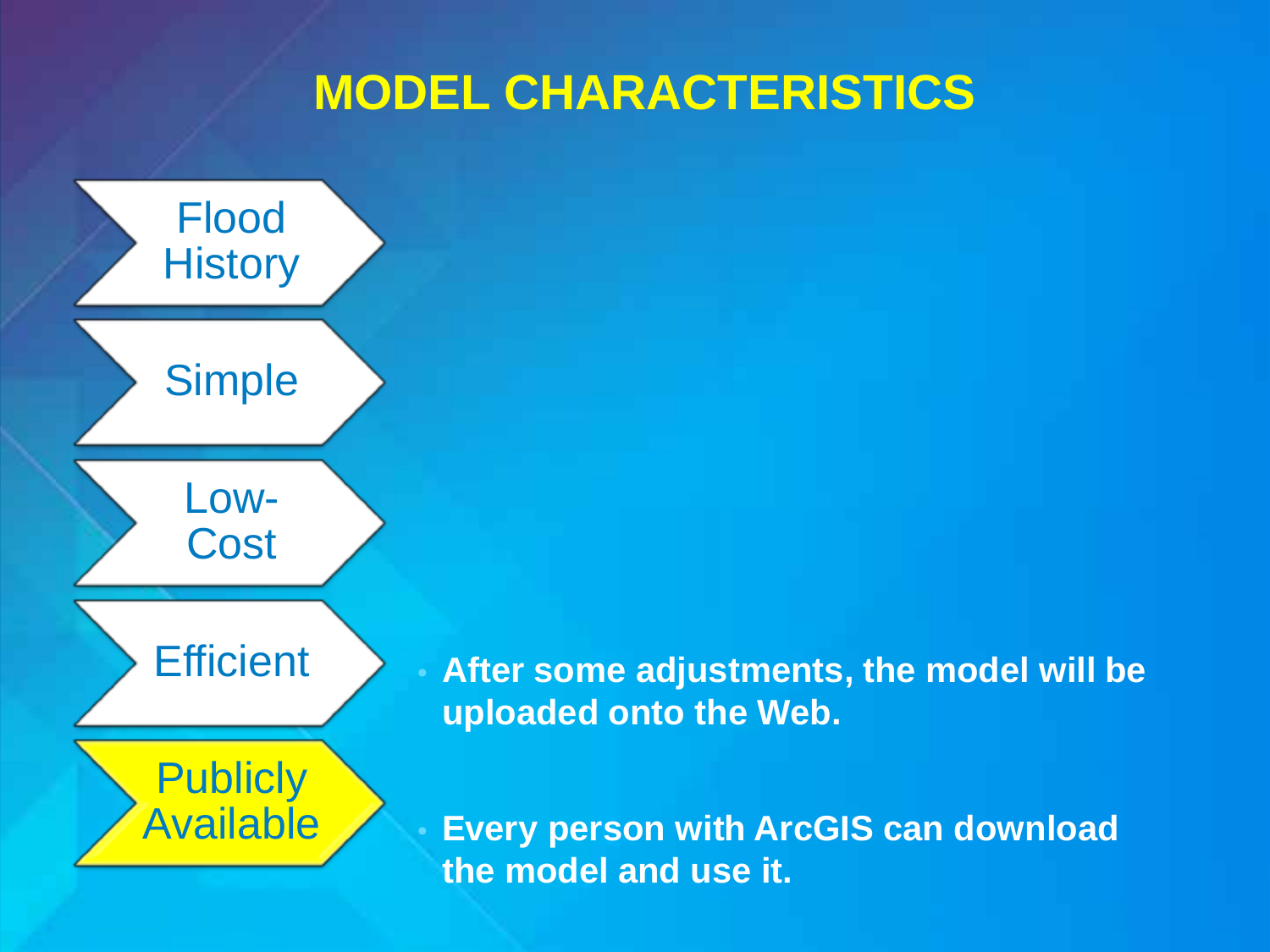#### **A BRIEF SCHEME OF THE MODEL**







**Band 5 Extraction**



**AOI Selection**





**Band 5 Reclassification**



*Raster to Vector Raster calculations others*



**Raster map rendering Reports Cones Reports Cones** 



**Estimation of Flood Risk**



**Permanent Water Body Extraction (1:100,000 map scale)**

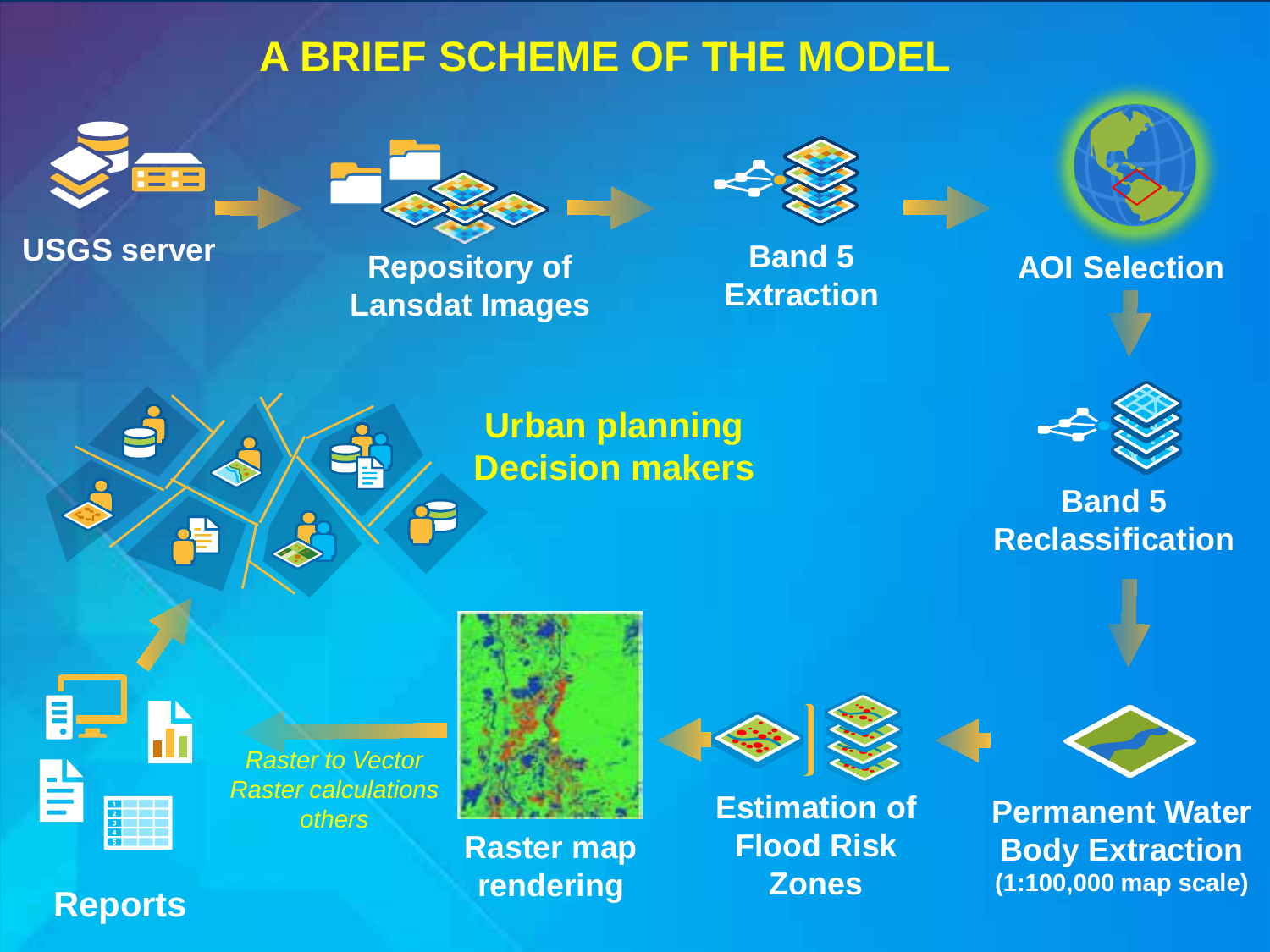**Gamarra, César Temporal Range 1990 - 2014**

**RESISTENCE** 

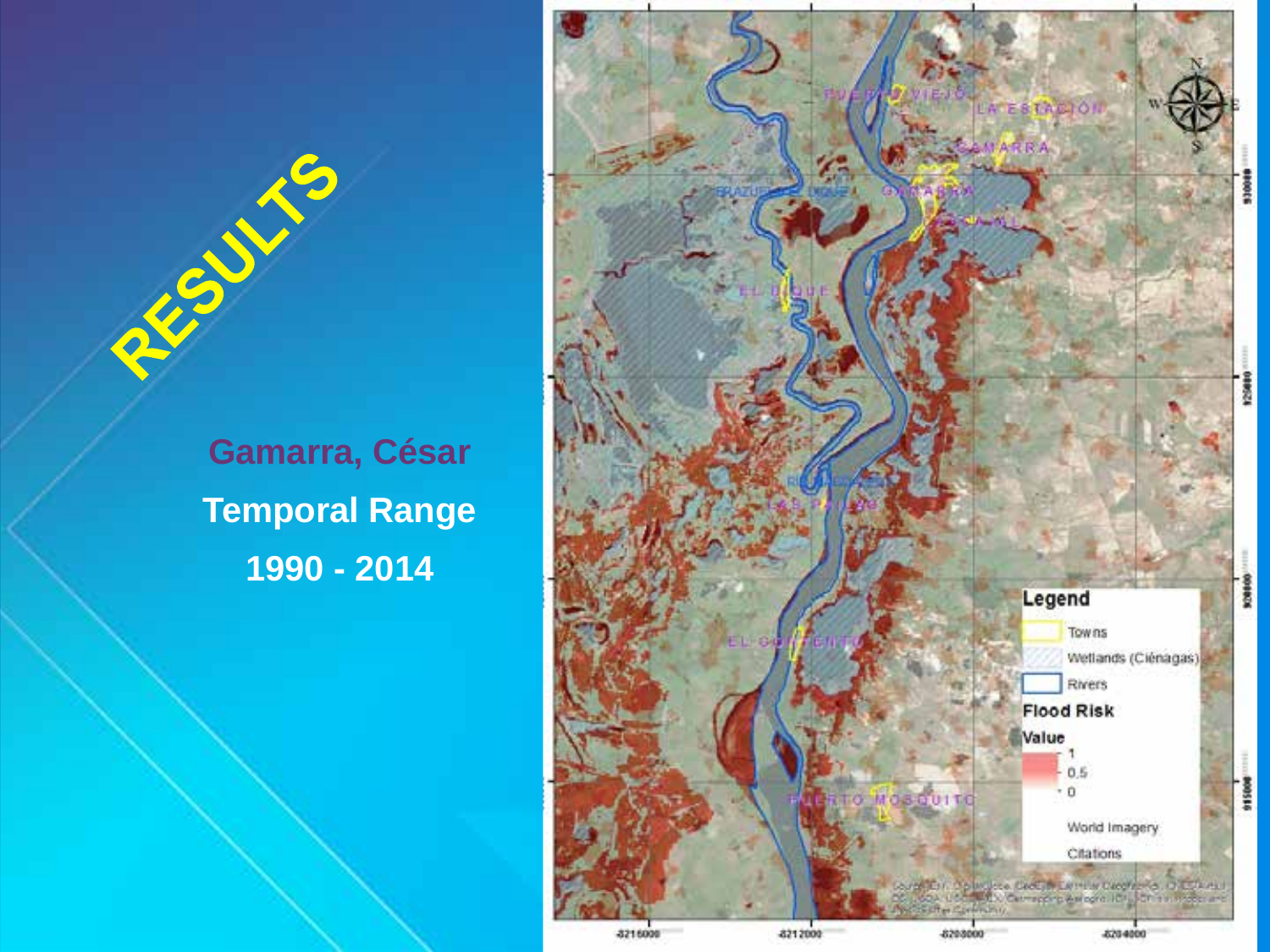**RESILED Fontibón, Bogotá D.C. Temporal Range 2000 - 2014**

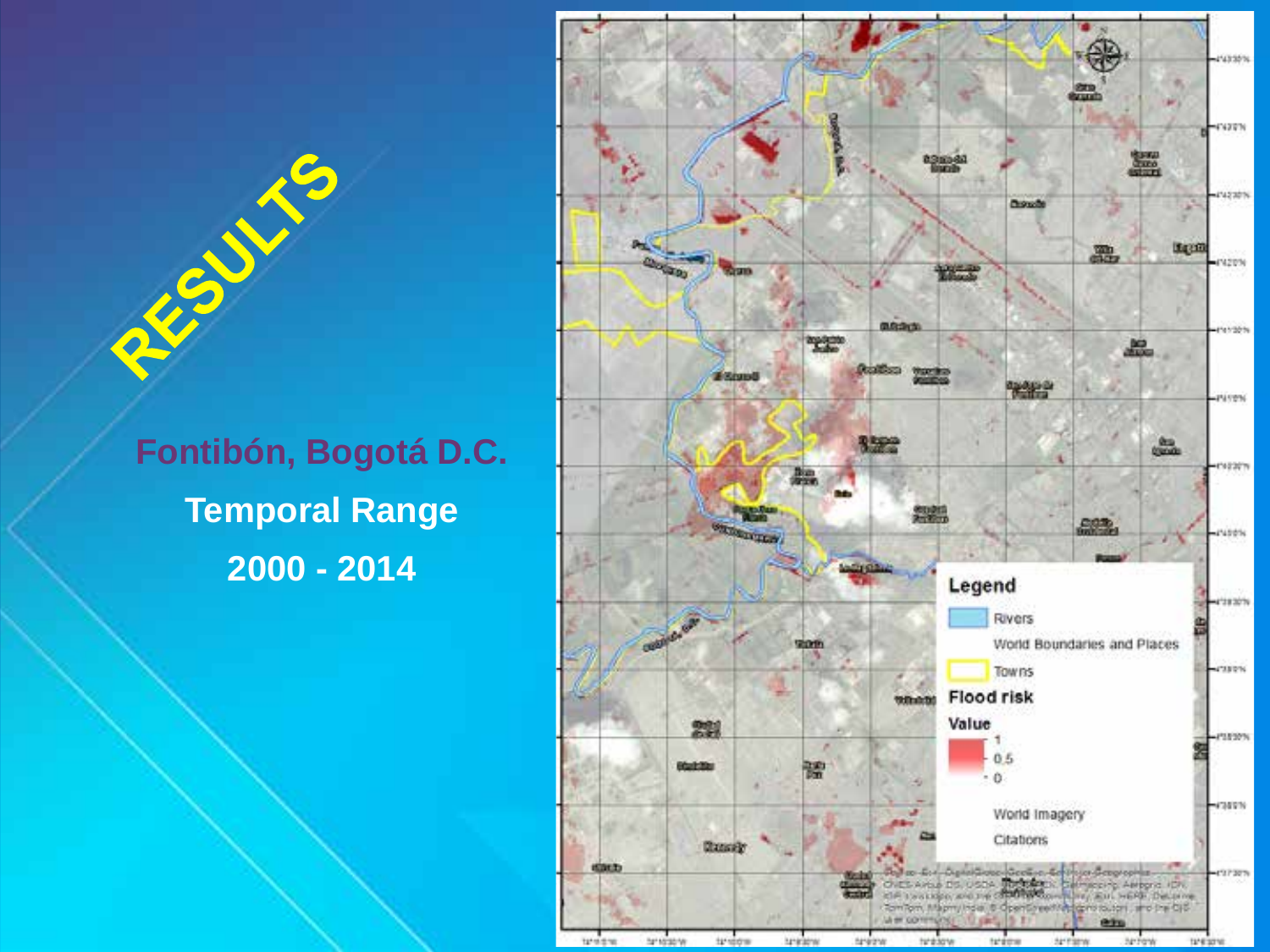**Cajicá, Cundinamarca Temporal Range 2000 - 2014**

**RESILED** 

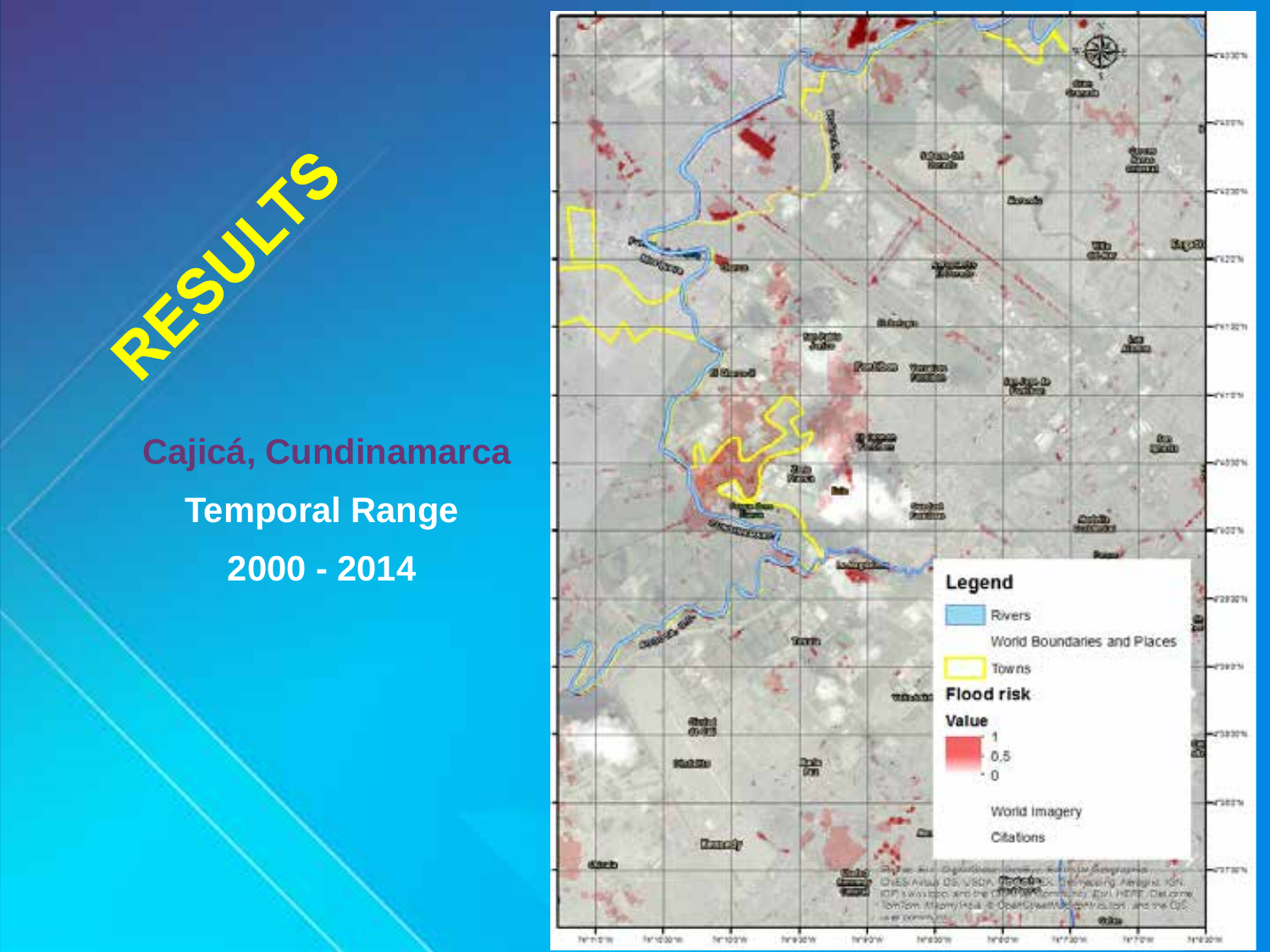#### **Model Advantages**

• **Produces a simple, understandable map useful for urban planning.**

• **Gives data essential to understanding the flood dynamics of Colombian rivers.** 

• **With some adjustments, the model can produce real-time flood risk data.**

• **Will work with Near-Infrared Images.**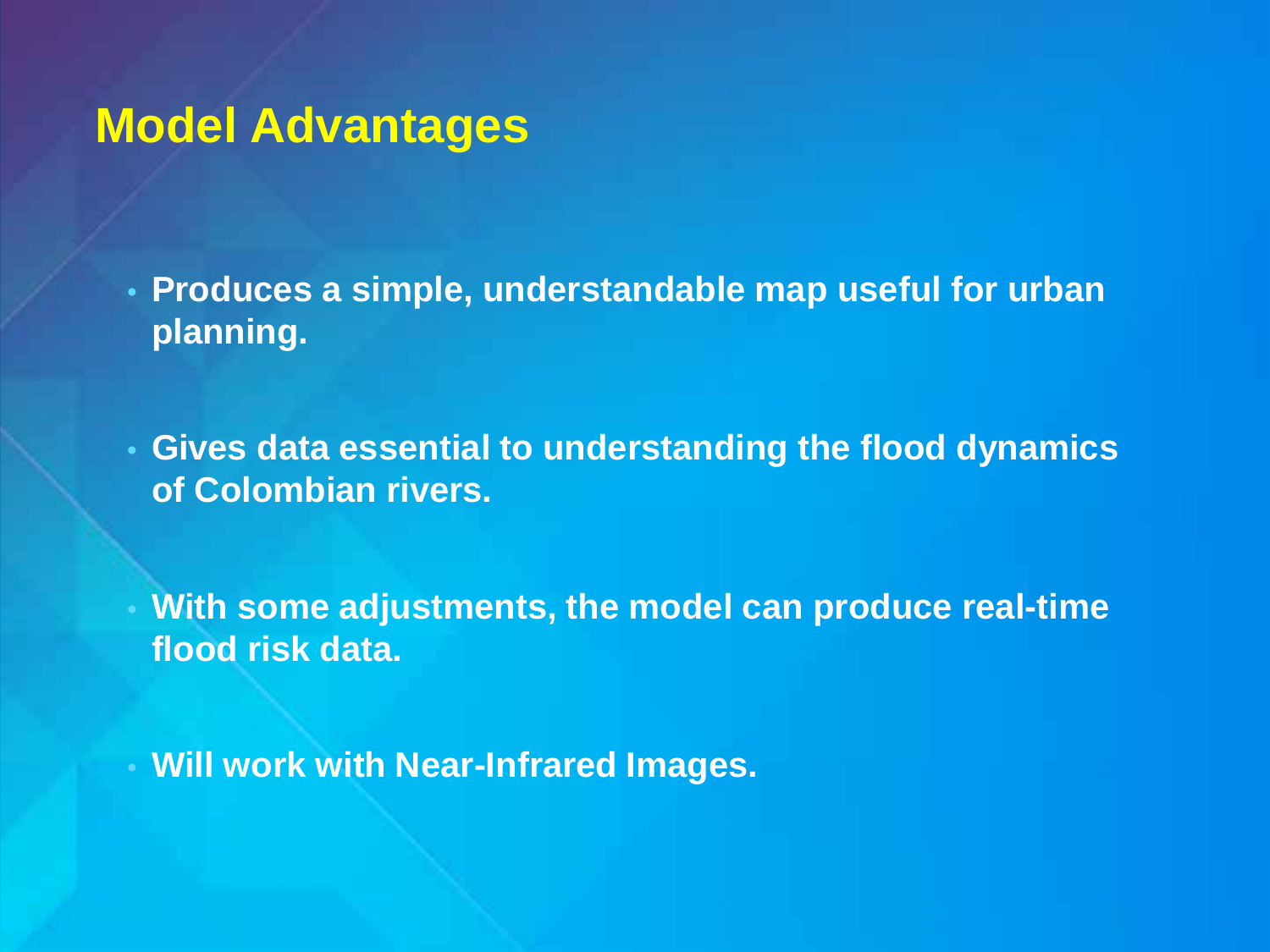#### **Model Limitations**

• **Model Accuracy depends on the Number of Images. Only accurate in zones with many Images over a long period of time.**

• **Low Image Resolution (30 m2).**

• **Damaged Landsat 7 Images.**

• **High cloud cover.**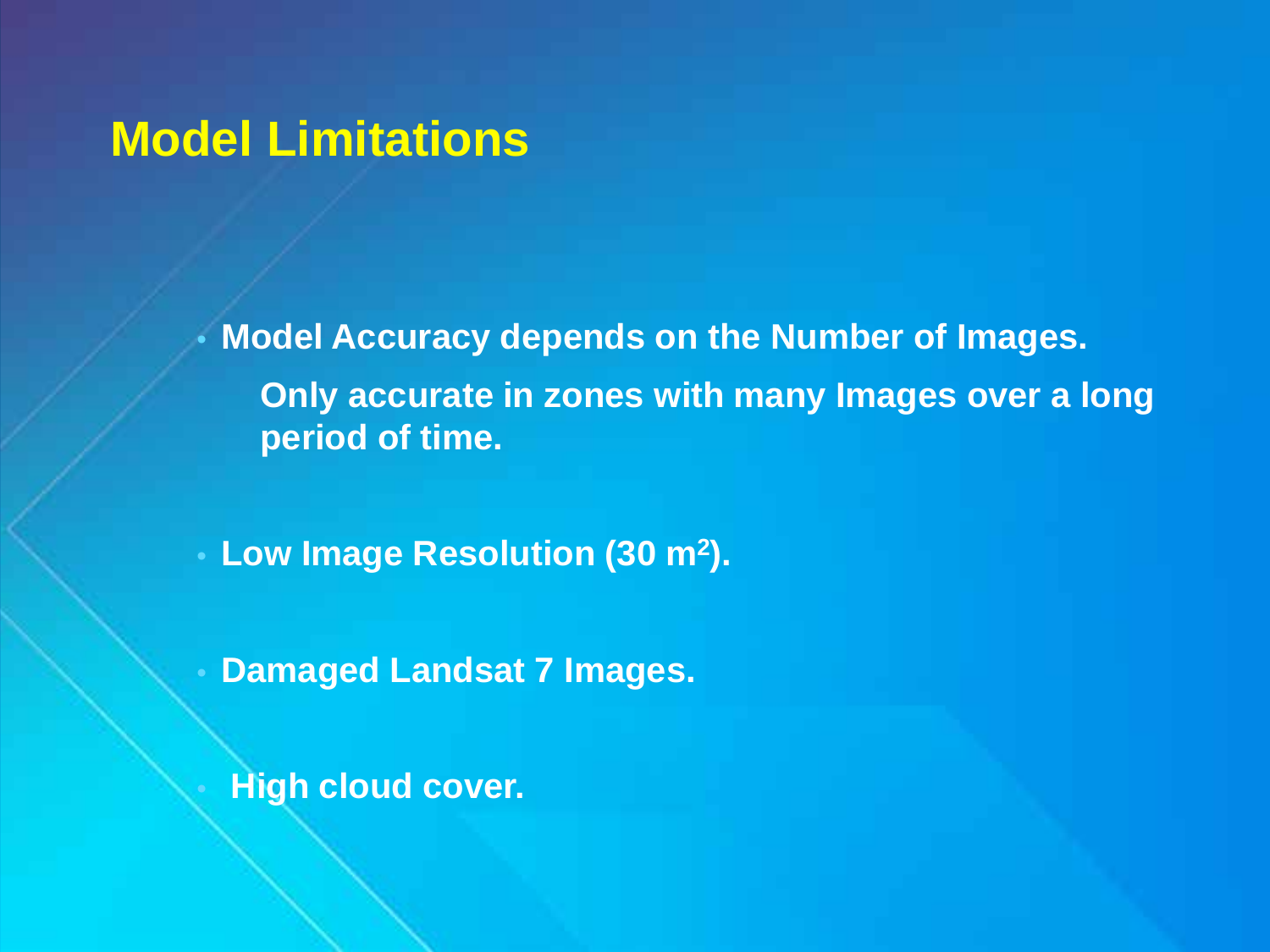#### **Other Applications**

• **Can be used to identify Riverscape and Floodscape.**

• **Can help with River and Wetland Management.**